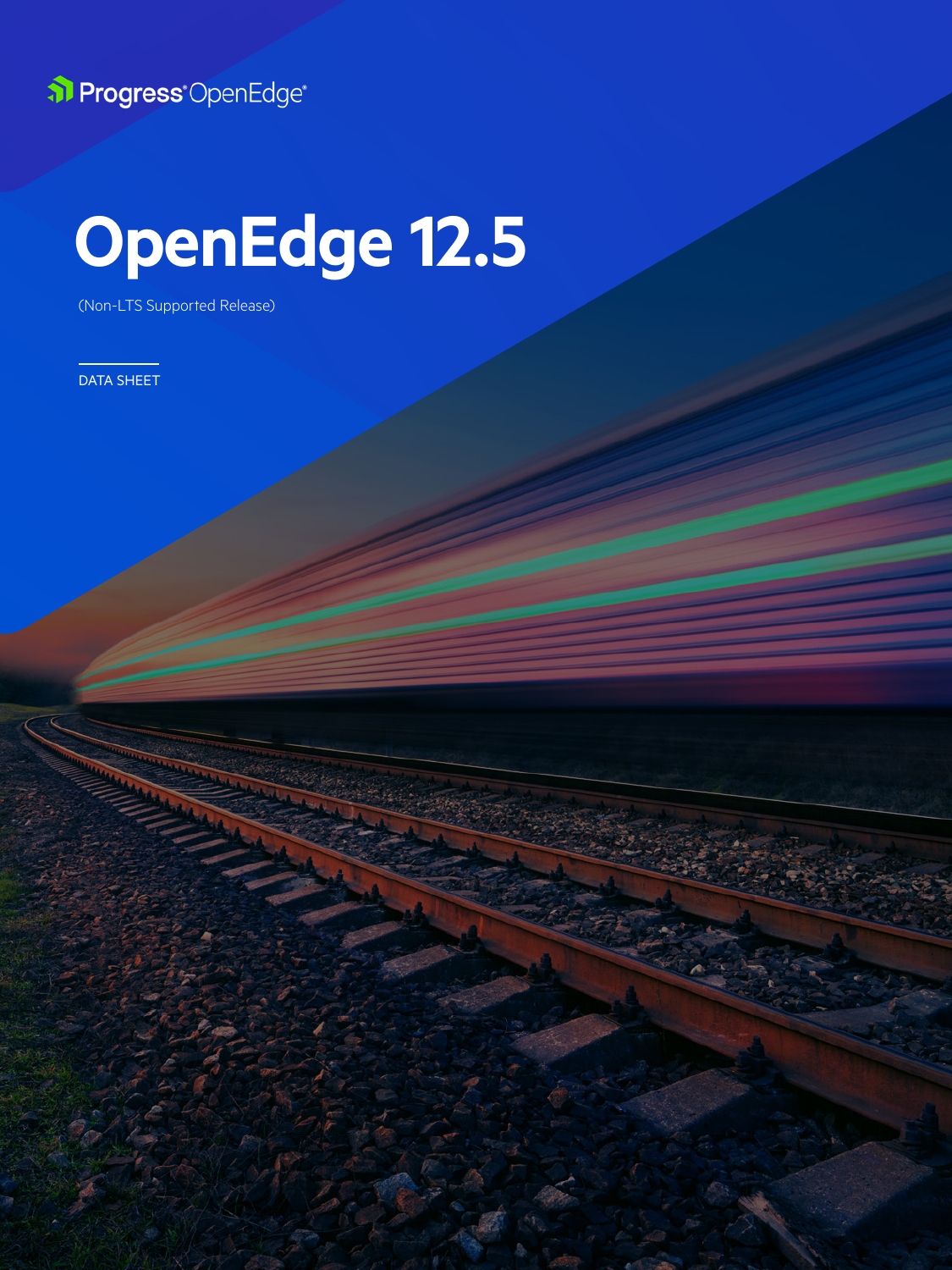## **Introduction**

Enterprises across the globe are operating on business-critical applications developed years ago many of which are built on Progress® OpenEdge®. Considering the reliability and stability of the OpenEdge platform, these business owners may be hesitant to invest in the modernization of those applications.

"By 2023, 90% of current applications will still be in use, but most will have received insufficient modernization investment."

2018 Strategic Roadmap for Application Strategy, Gartner, June 15, 2018

## **Modernizing Your Application**

OpenEdge offers a choice when it comes to modernizing your application and continues to address the need to evolve your business by delivering applications that are highly-available and agile. Supporting your business continuity with applications that support the needs of global organizations and their customers to modernize for today's requirements to support tomorrow's demands.

Evolving your application can be complex. You need to continuously provide value to your business and your customers, leveraging your investment in the core logic and pave the way for future innovation. Yet this evolution is also a necessary undertaking to continue to thrive in today's everevolving business environment.

Application users are becoming savvier and expect improved functionality, while the methods of accessing various enterprise systems are changing and the number of target platforms as well as connections to the data continue to increase. As a result, developers are struggling to continuously deliver application functionality that will help their organizations keep pace.

It is imperative that your mission-critical application provide the following in order to address today's business demands.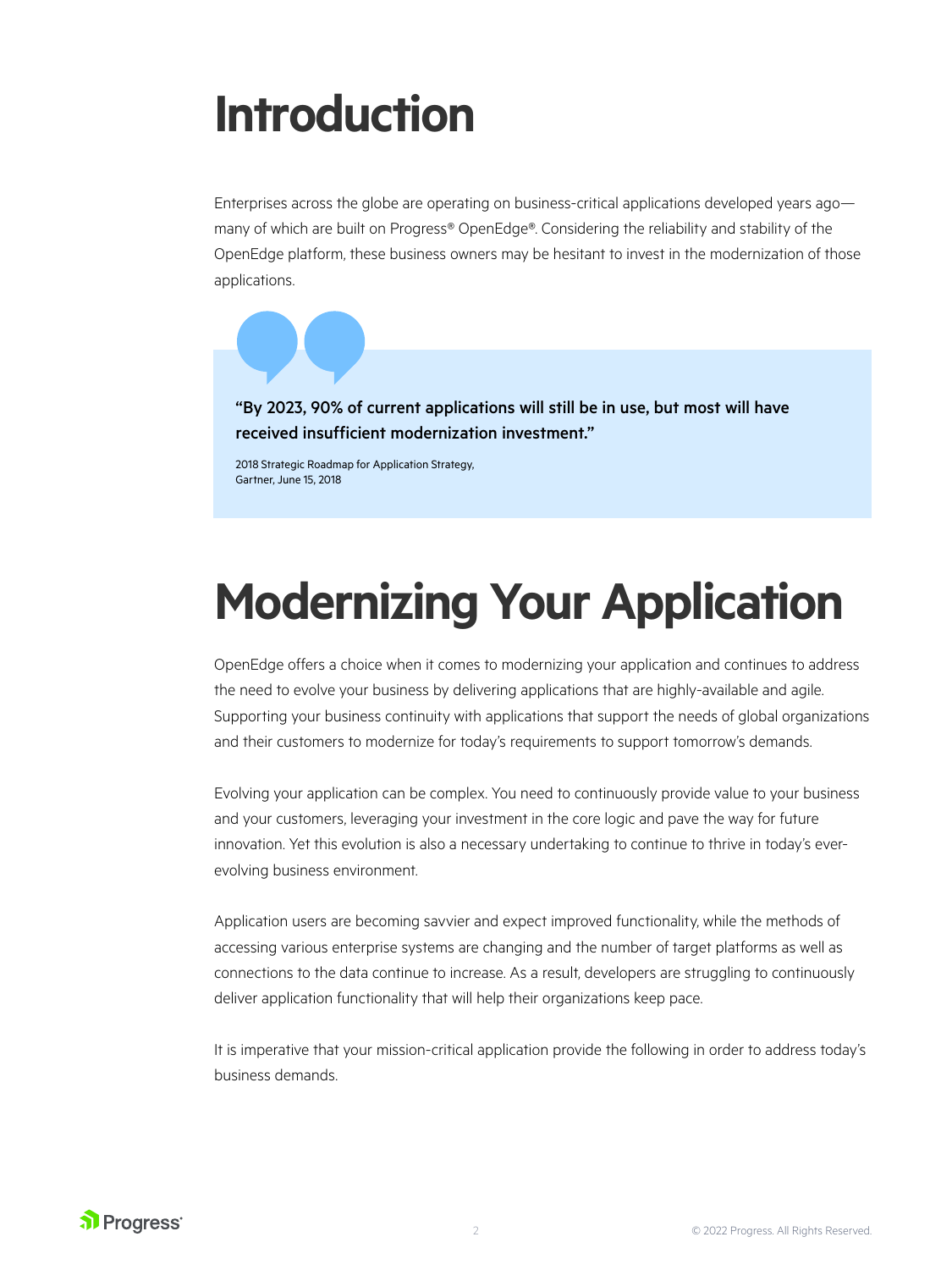

By embarking on a journey of continuous application evolution, enterprises can position themselves to be more agile while continuing to drive value to the business. As you look to be more proactive in your application evolution strategy, the first step you should take is evolving to the OpenEdge 12 series.

With the launch of OpenEdge 12.2 as a Long-Term Supported (LTS) version customers can expect to have stability for many years, which in turn allows them to feel secure in their modernization investment for their business and their customers.

With the launch of OpenEdge 12.5 as a non-Long Term Supported version, customers can expect the latest features through a faster release cadence supporting an acclerated path to continuous application evolution.

Review the full details in the [Progress OpenEdge Life Cycle Policy Guide.](https://docs.progress.com/bundle/OpenEdge-Product-Lifecycle/resource/OpenEdge-Product-Lifecycle.pdf)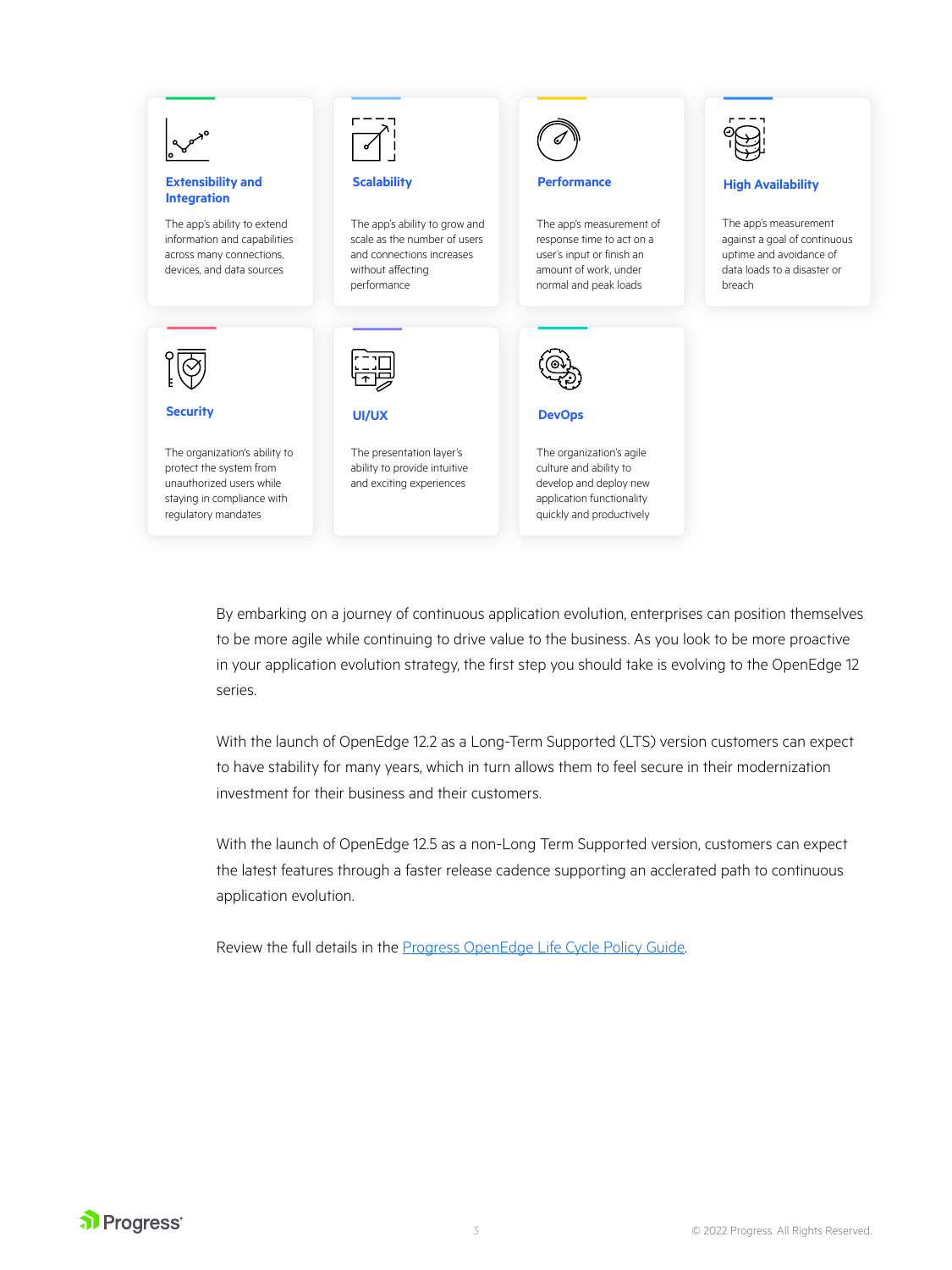## **What's New in OpenEdge 12.5**

Customers and partners seeking to accelerate delivery in a competitive market will find that OpenEdge 12.5 provides Kafka streaming data integration, intelligent compilation, ABL enhancements, improved productivity, continuous availability, performance, and supportability improvements.

Our latest release, OpenEdge 12.5, allows your development team to be highly productive as they build and deploy applications. With a focus on business continuity, you have the ability to address service level requirements and minimize downtime through improved monitoring performance with new DevOps tooling. Plus, you'll gain new levels of DevOps and deployment agility and minimize risk with new performance and supportability capabilities. Here is just a snapshot of the benefits you'll receive when you migrate to OpenEdge 12.5.



## Data Integration

### Kafka Streaming Data Integration

- Kafka Producer for OpenEdge, enabling ABL applications to send messages from their ABL applications, to be consumed by other Kafka applications
- Kafka Consumer for OpenEdge ABL, enabling ABL applications to receive messages from a Kafka broker



## Improved Productivity

### Intelligent Compilation with PDSOE for Improved Developer Productivity

- Reliable and fast intelligent compile to detect errors during development
- Automatically compile only the files that are impacted by changing a file

#### Developer Productivity

- List collections in object-oriented ABL
- Override properties in object-oriented ABL
- ABL Safe Navigation ("Elvis") Operator
- DateTime format support for Virtual System Tables (VST)

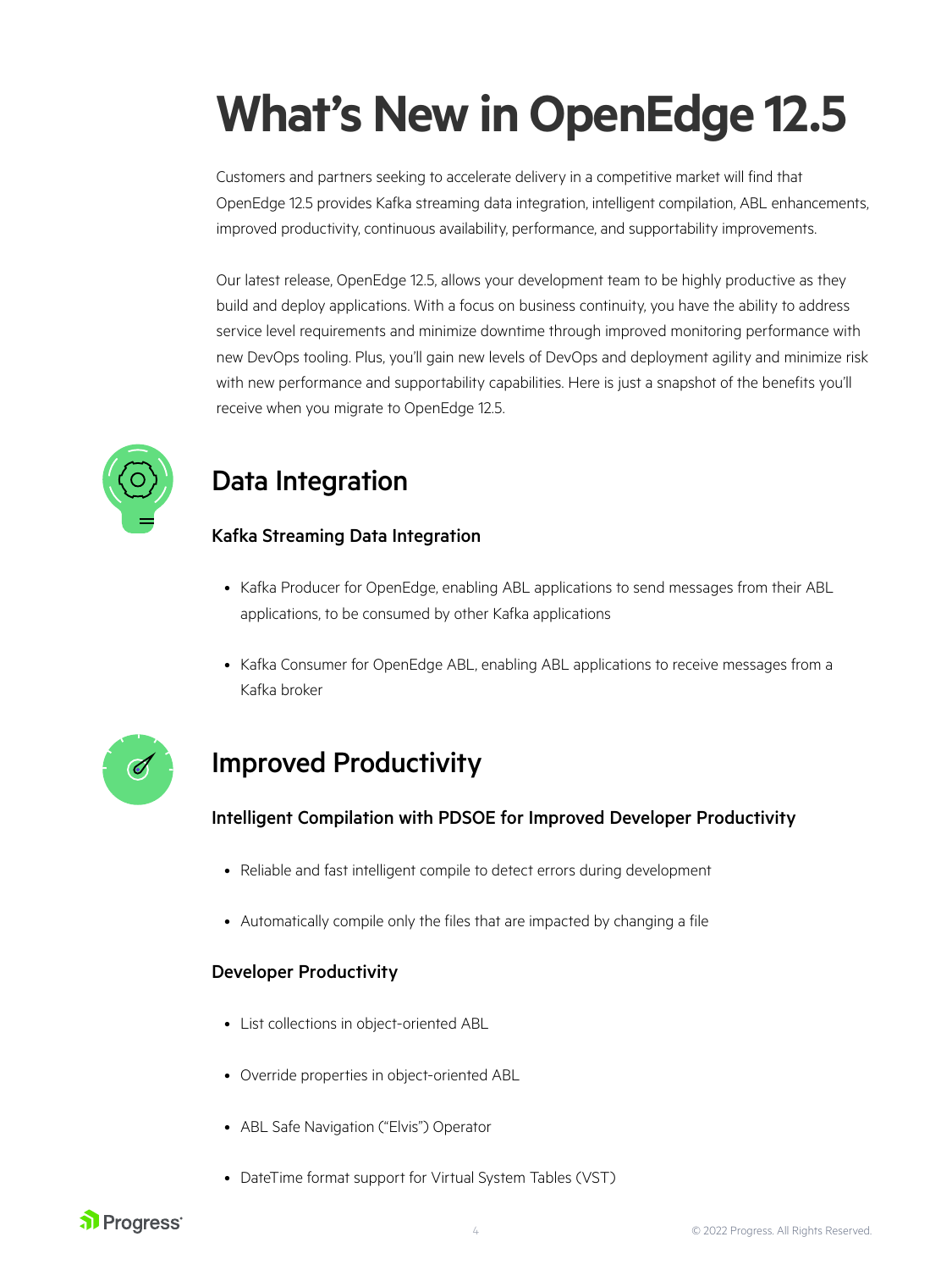

### Operational Productivity

- Ability to uniquely identify the PAS Agent Connected to a Database makes it easier for administrators to identify sessions which need analysis
- MSI installer for Client Networking for both new and updated versions
- Ability to terminate running SQL queries from C/C++ applications (ODBC Client) and Java applications (JDBC client) without the need to kill the session
- DataServer support for faster gathering of COUNT, AVERAGE and TOTAL via server-side single table aggregation
- Before Image (BI) truncation on Replication target database, helping to reduce storage space usage
- Improved compression for database backups to reduce disk space usage and save backup time.
- Ability to obtain basic information about database backup files to assist Database Administrators in better identifying each backup.
- After Image (AI) File Scan Summary, to help database administrators quickly identify the right files for restore without scanning the entire AI file or extent
- Faster IDXFIX utility when scanning all tables, better supporting larger databases
- Added status to IDXCOMPACT process to help visually determine progress
- Ability for Database Administrators to easily move and truncate Large Objects (LOB) into separate LOB area when optimizing storage



### Added Security

- Support for AES-GCM encryption in ABL useful for Federal Information Processing Standards (FIPS) compliance
- AES support for DataServer/client credential interactions
- New more secure and easier SAML configurations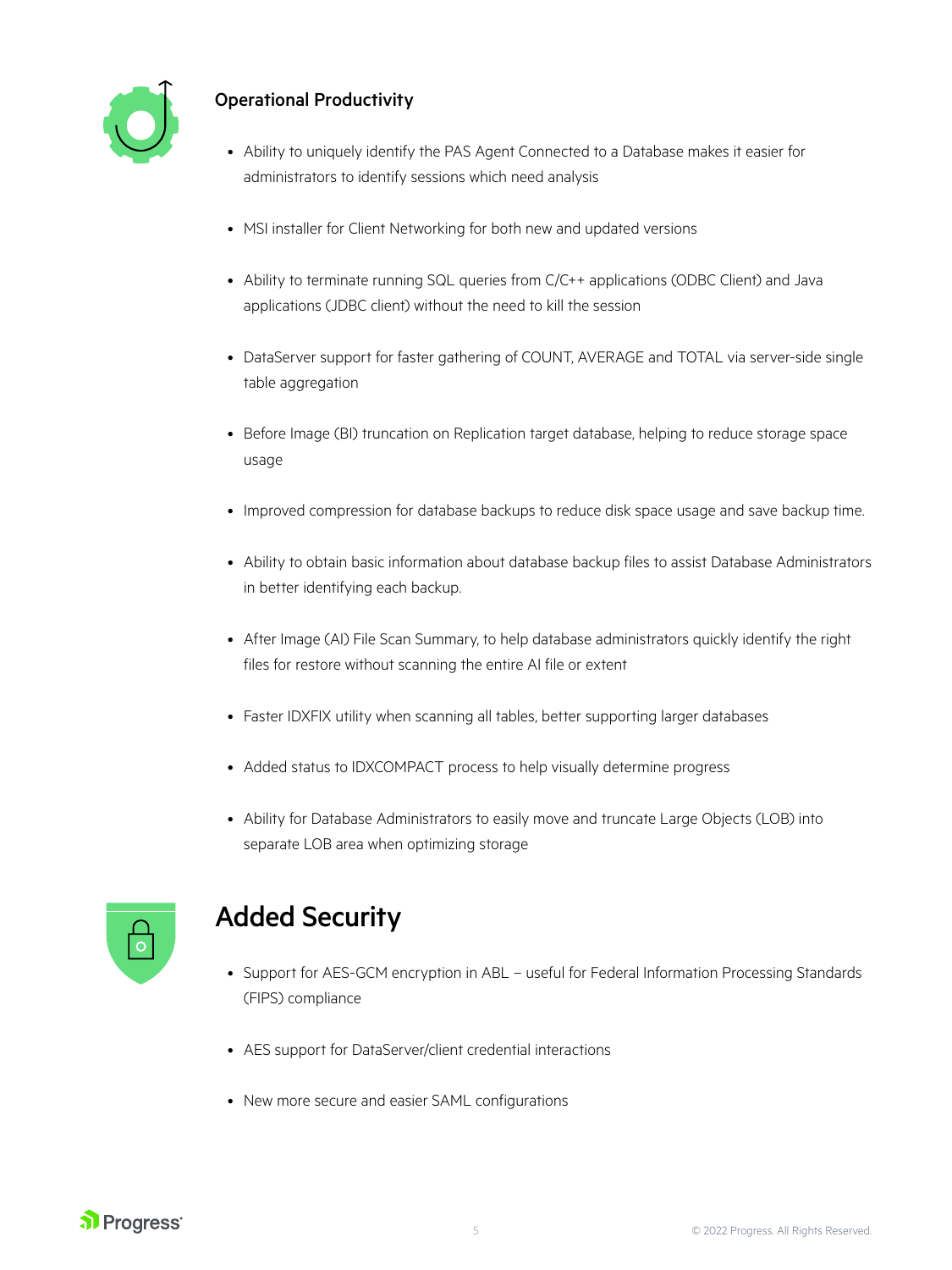### OpenEdge Command Center (OECC) 1.1

The OpenEdge Command Center is a cloud-ready OpenEdge management console for managing multiple PAS for OpenEdge instances across Progress OpenEdge 12.2 and later releases. The OECC 1.1 release comes with:

- Single Pane of Glass to view multiple ABL Applications across multiple PAS for OpenEdge Application Servers
- Support for PAS for OpenEdge ABL application and ABL REST Service deployment

This "production-ready" non-LTS release supports continuous integration and continuous delivery (CI/CD) to those who benefit from a faster OpenEdge platform release cadence. A non-LTS also allows you to develop and test features that will appear in future Long-Term Supported (LTS) releases.

Progress is dedicated to providing the latest security to ensure your OpenEdge applications are safeguarded. Review our OpenEdge Security Guidelines: www.[progress.com/support/openedge-security-guidelines](https://www.progress.com/support/openedge-security-guidelines)

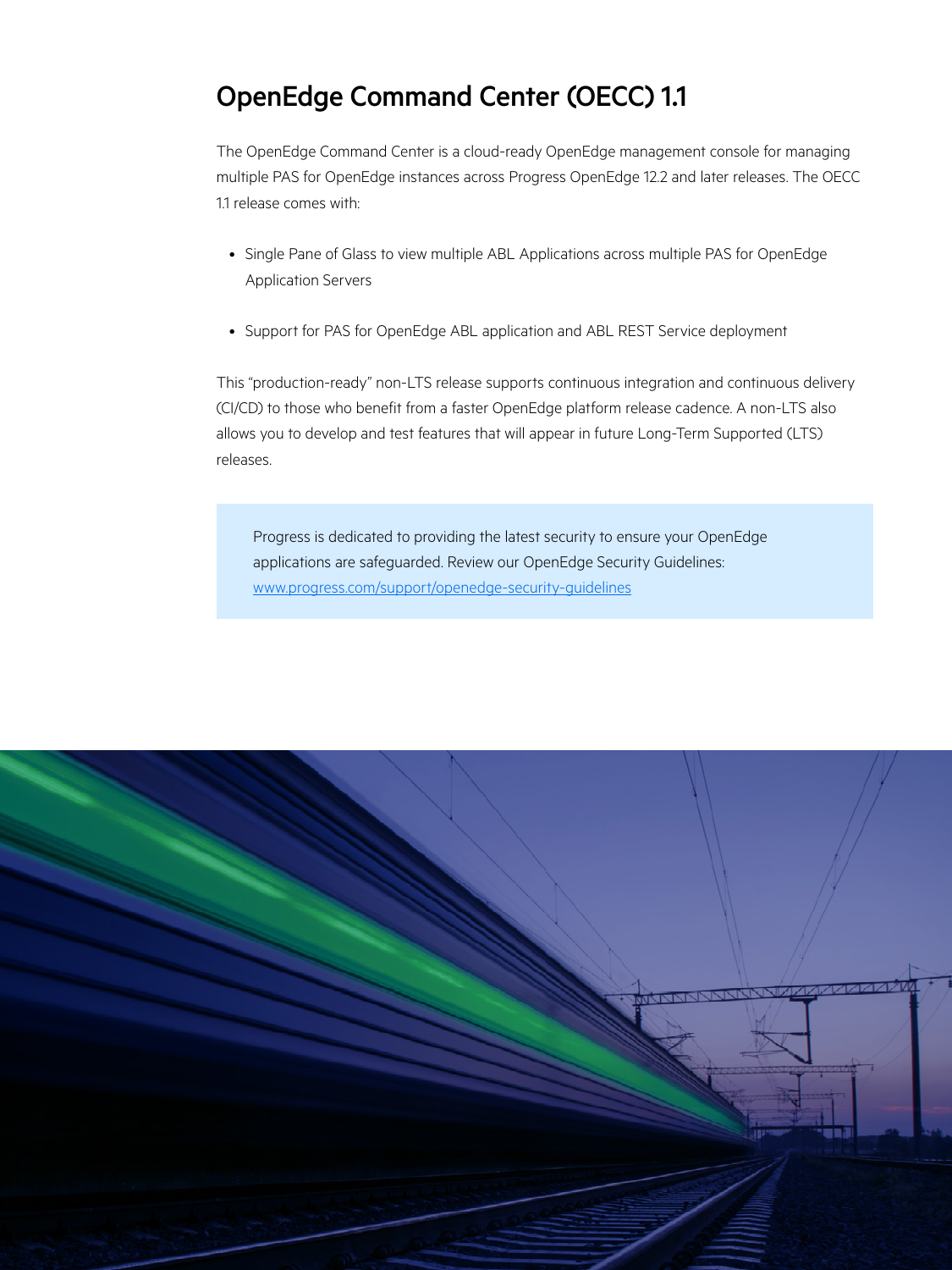## **Choose your Journey to Application Modernization**

The [OpenEdge 12](https://www.progress.com/openedge) series provides the technical foundation to facilitate your application evolution effort.

With OpenEdge 12.5 customers have the opportunity to drive their OpenEdge application to modernization. This release provides the latest in application development supporting continuous operations, delightful DevOps experience along with performance, scalability and security.

Learn more about [OpenEdge 12.5.](https://www.progress.com/openedge/whats-new)

[LEARN MORE](https://www.progress.com/openedge/whats-new)

With OpenEdge 12.2 came the introduction to a new product lifecycle for a Long-Term [Supported](https://docs.progress.com/bundle/OpenEdge-Product-Lifecycle/resource/OpenEdge-Product-Lifecycle.pdf?utm_medium=email&utm_source=eloqua&elqTrackId=96b8b7607f834502b9f566970d981775&elq=56f8a84b36f644a98e287421c25446d9&elqaid=22503&elqat=1&elqCampaignId=) (LTS) release that enables customers to realize the benefits of OpenEdge while continuing to receive technical support for several years. This gives customers greater operational stability and longevity on a release while allowing informed, confident decisions to modernize at your own pace.

Customers also have the option of using non-long-term supported releases as the foundation for highly competitive application development and delivery strategies enabling accelerated access to new features and functionality. Customers can migrate from one non-long-term supported release to another non-long-term supported release more frequently than they would from a long-term supported release to another.

To learn more about the OpenEdge product life cycle and Long-Term Supported and non-Long Term Supported versions please review the OpenEdge [Product Life Cycle](https://docs.progress.com/bundle/OpenEdge-Product-Lifecycle/resource/OpenEdge-Product-Lifecycle.pdf?utm_medium=email&utm_source=eloqua&elqTrackId=96b8b7607f834502b9f566970d981775&elq=56f8a84b36f644a98e287421c25446d9&elqaid=22503&elqat=1&elqCampaignId=) and review the milestone dates for **[Sunset/Retire](https://docs.progress.com/bundle/openedge-life-cycle/page/OpenEdge-Life-Cycle.html?utm_medium=email&utm_source=eloqua&elqTrackId=d3c668653dd041fa8f4317e4ce32dc59&elq=56f8a84b36f644a98e287421c25446d9&elqaid=22503&elqat=1&elqCampaignId=)** dates for various OpenEdge versions.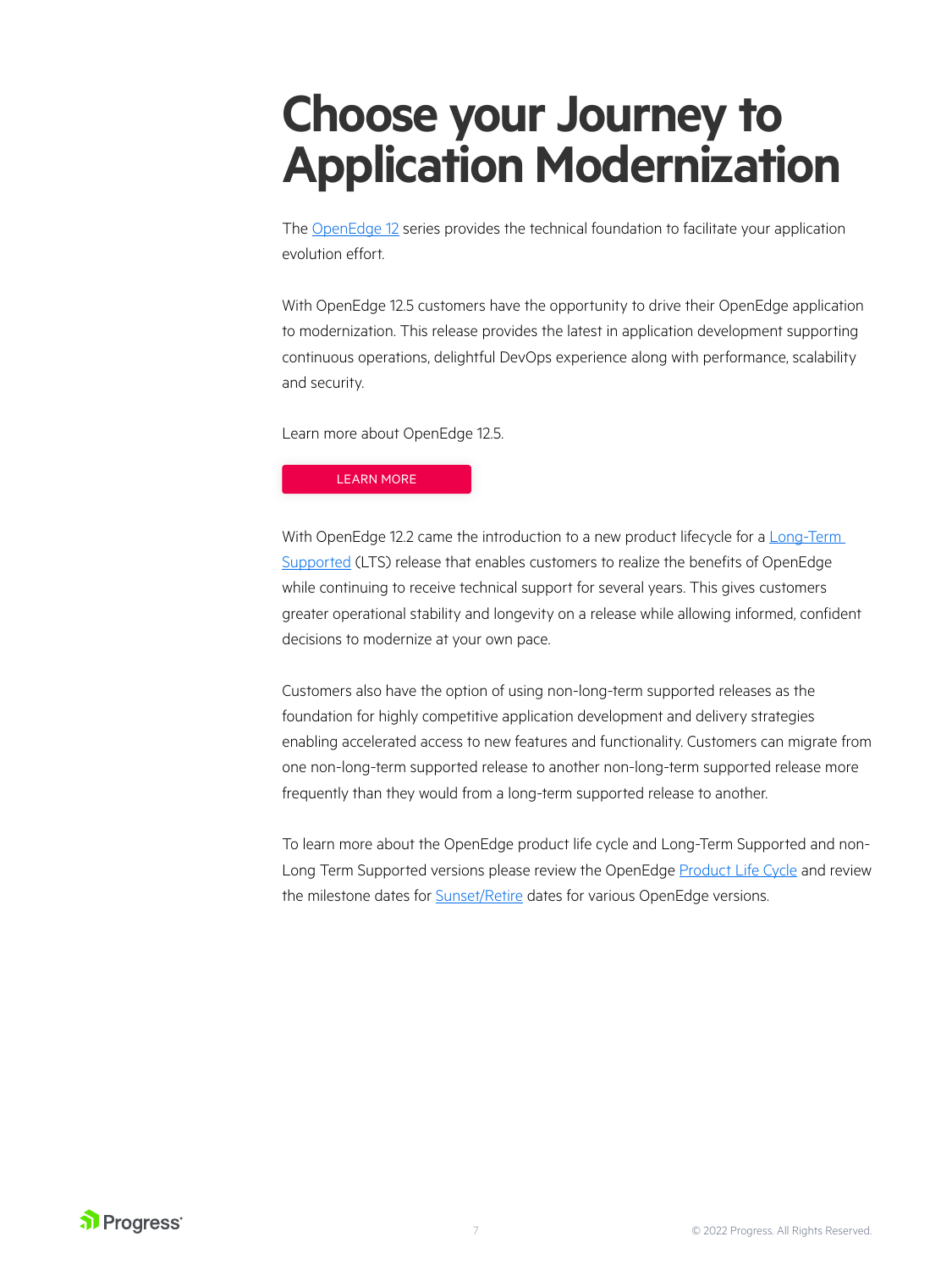## **Drive Product Direction**

Your feedback and collaboration is key to our delivering essential iterative improvements and delivering technology that drives your success. Here are two new ways for you to influence OpenEdge product direction:

#### Submitting New Ideas

Sharing your enhancement requests through our new portal is easy and collaborative! You can enter, comment and vote on ideas as in the past, now with much-improved searching and filtering capabilities. In addition, as ideas are actioned by the OpenEdge team, idea creators and subscribers receive automatic emails on significant status changes and comments. You can access the new portal at [www.openedge.ideas.aha.io](http://www.openedge.ideas.aha.io), and we look forward to your continued idea collaboration!

#### Customer Validation Program (CVP)

When you become a [member of the CVP](https://www.progress.com/openedge/customer-validation-program) you will have the opportunity to influence the OpenEdge roadmap so we can produce capabilities that meet your most pressing business needs. It is designed to provide you with direct insight into features that are currently under development. You will also have access to demos and test builds, allowing you to preview pre-release software and provide feedback before the release becomes commercially available, along with product webinars, sprint reviews, roadmap surveys, and more. It's easy to join, and you will have direct communication with the OpenEdge product team while gaining insight into what your peers are requesting as well.

### Delivering Software that Meets your Expectations [is our Number One Priority](https://www.progress.com/openedge/customer-validation-program)

JOIN CVP